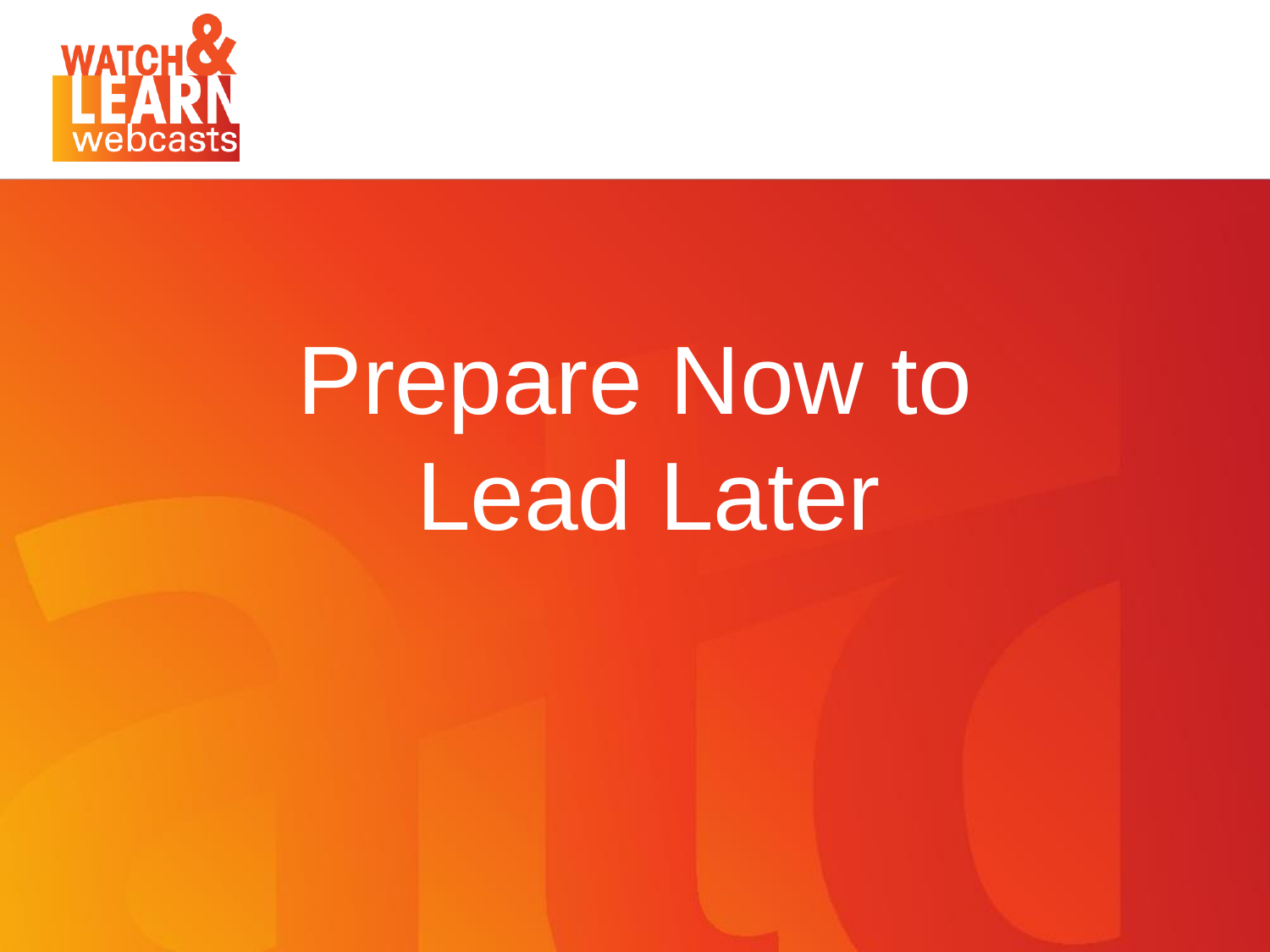## Prepare Now to Lead Later *Terri Tierney Clark- Bio*



learn work leac

Things Your Mentor Won't Tell You

**TERRI TIERNEY CLARK** 

**TTC** 

TTierneyClark.com

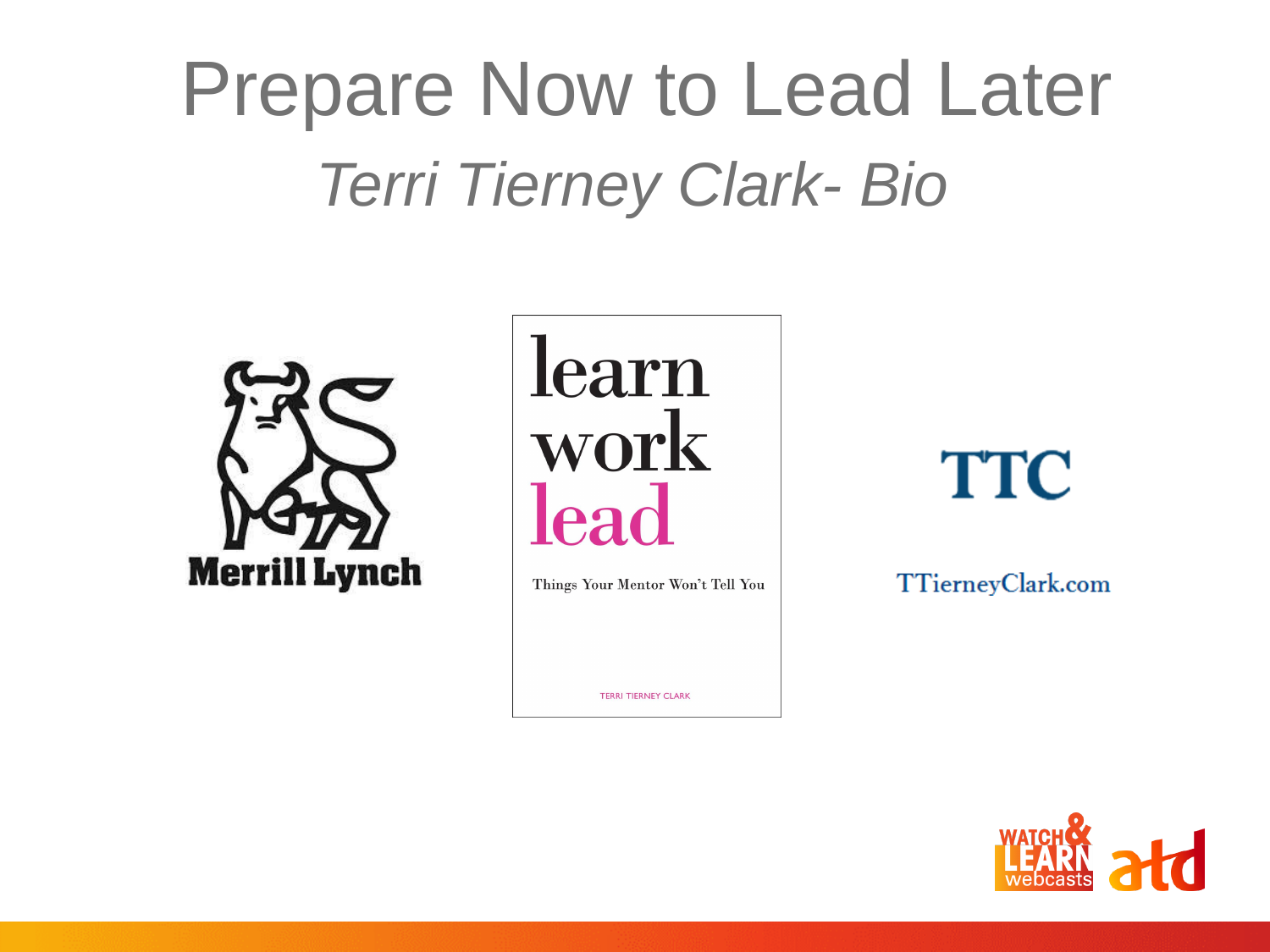## Prepare Now to Lead Later *Four Critical Actions*

- **Develop the Right Skills**
- **Optimize Your Performance**
- **Develop Executive Presence**
- **Act Like a Leader**

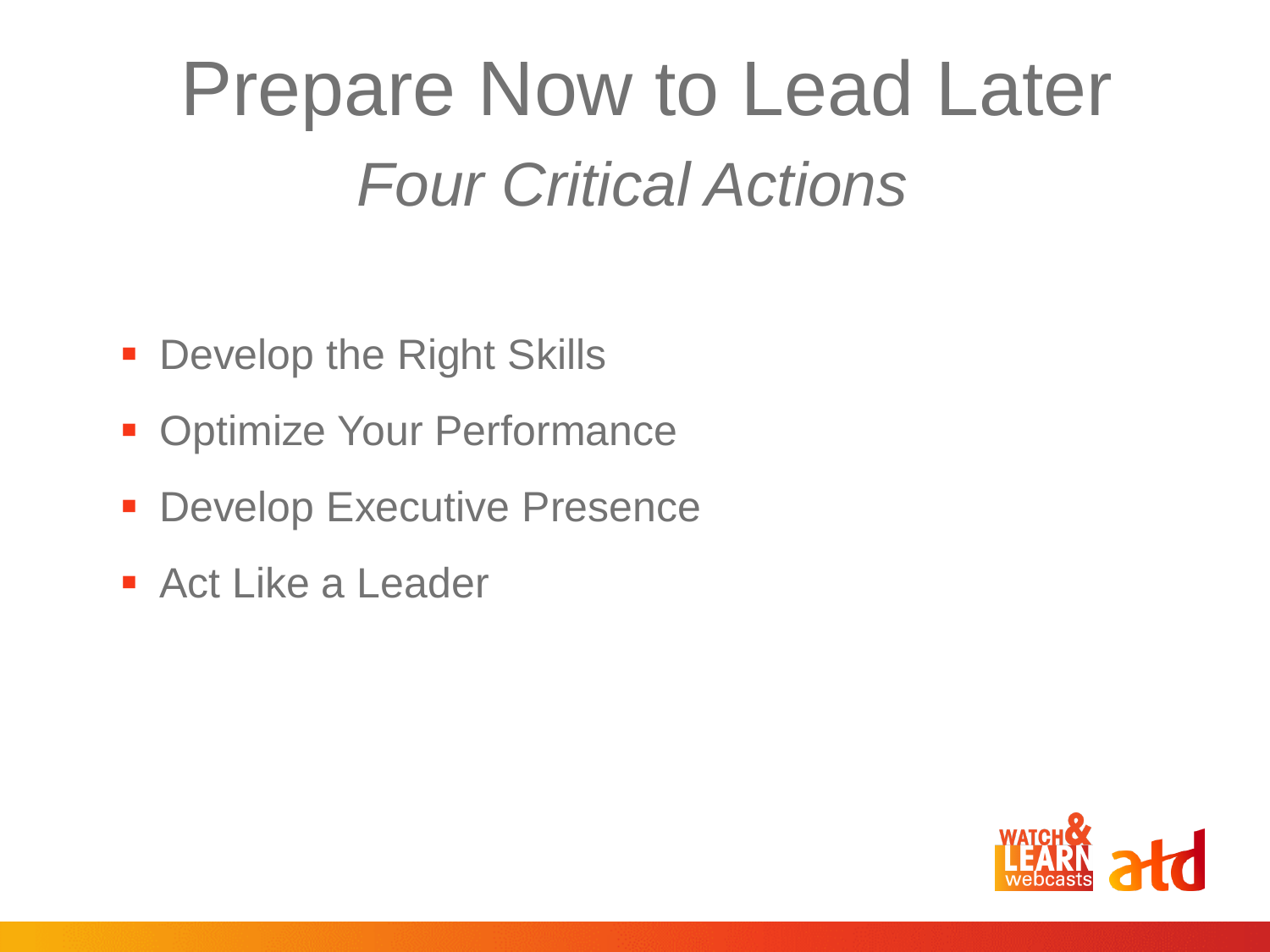## Prepare Now to Lead Later *Develop the Right Skills*

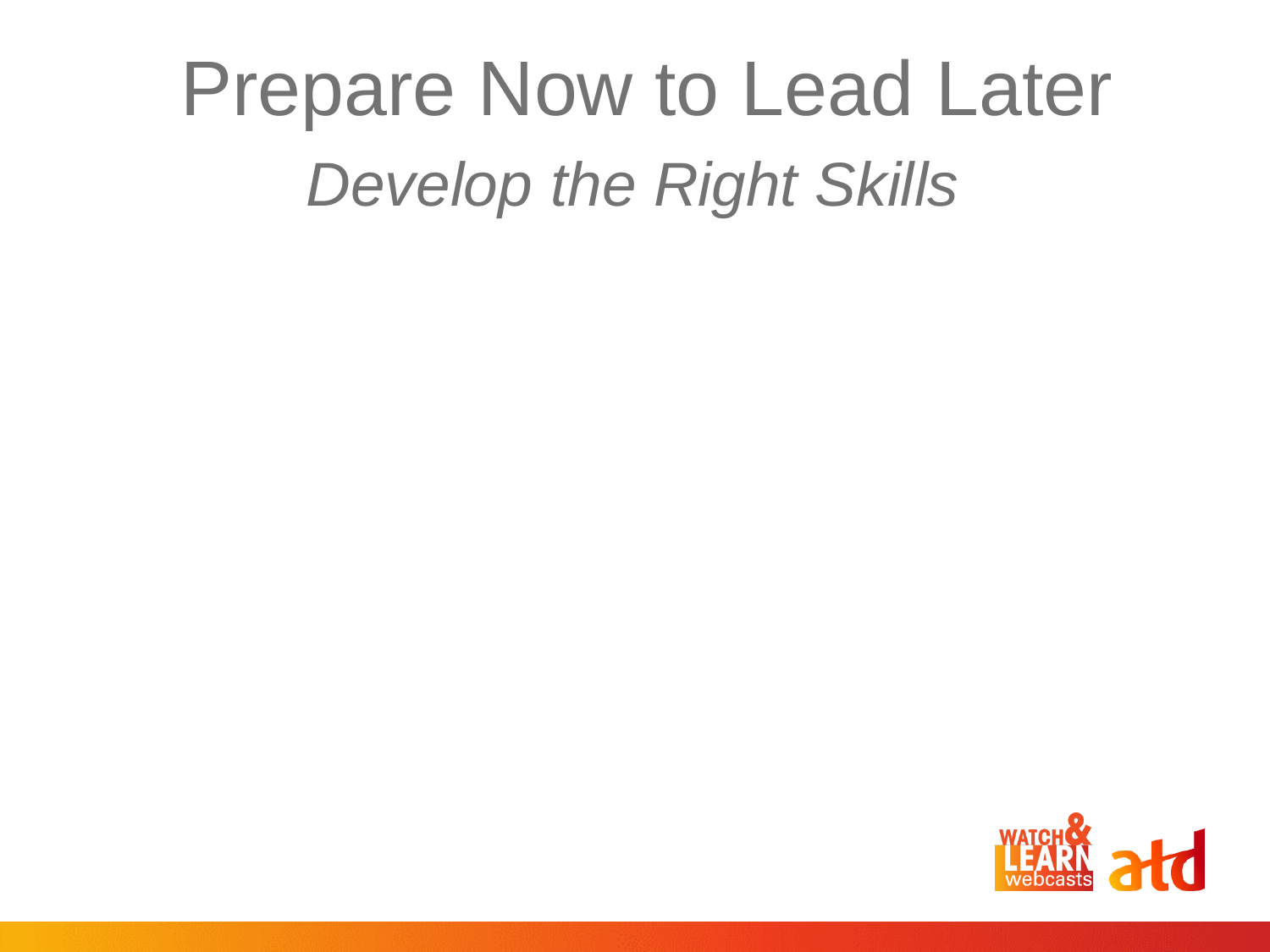#### *Develop the Right Skills*

Review Industry Leaders' Skillsets and Experience

- **Their Expertise**
- **Their Past Jobs**
- Their Education and Training
- **What Business Segment Drives Your Industry?**

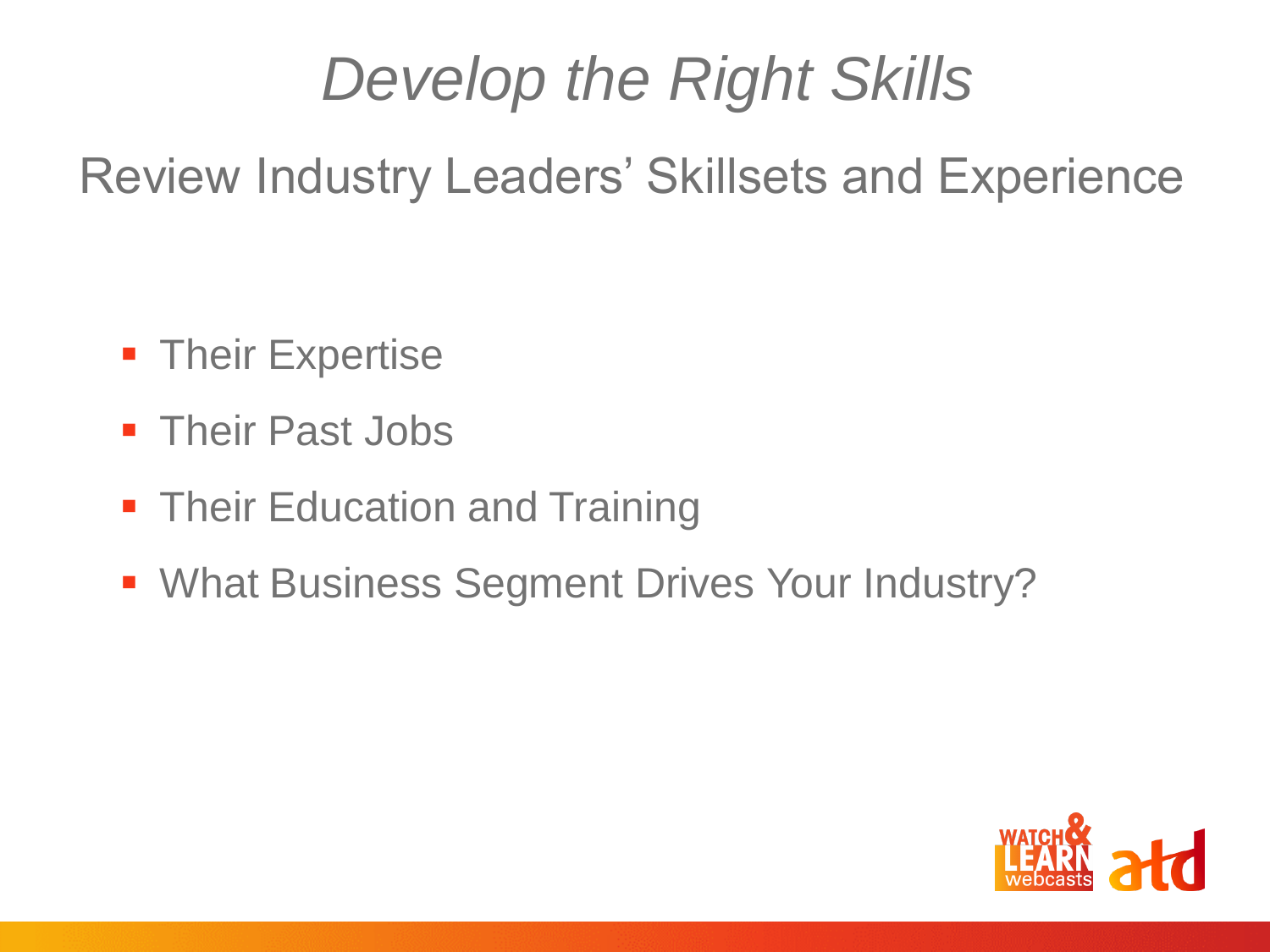## *Develop the Right Skills* Build Your Skill Arsenal

- **Ability to Learn in Current Position**
- **Cross-department Outreach**
- **The Ugly Project**
- **In Itela Time for a Change?**

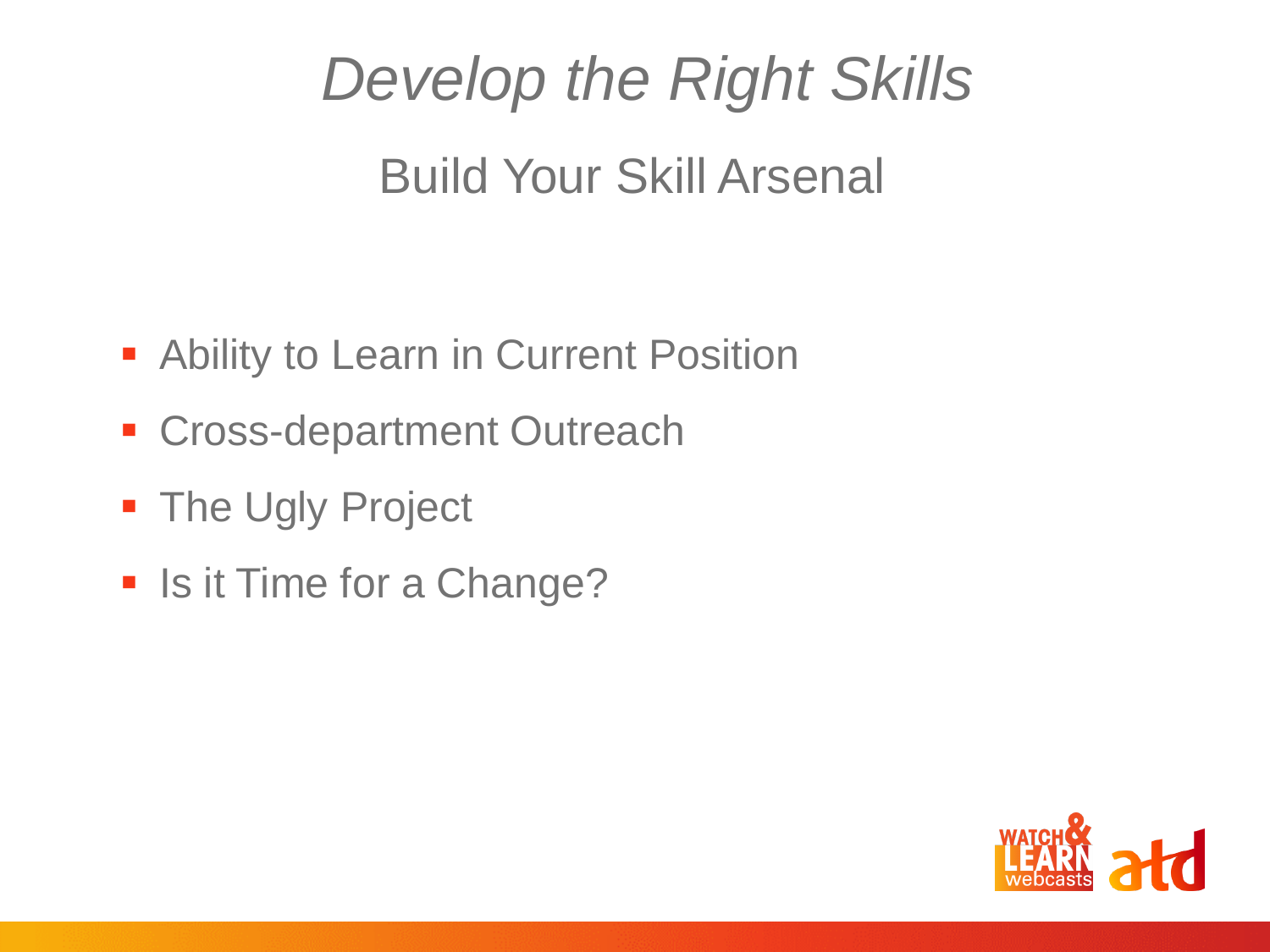*Develop the Right Skills* What's Your Special Power?

- **Self-assessment**
- **Other's Interpretation**
- **Distinctive Competence**
- **Showcase That Talent**

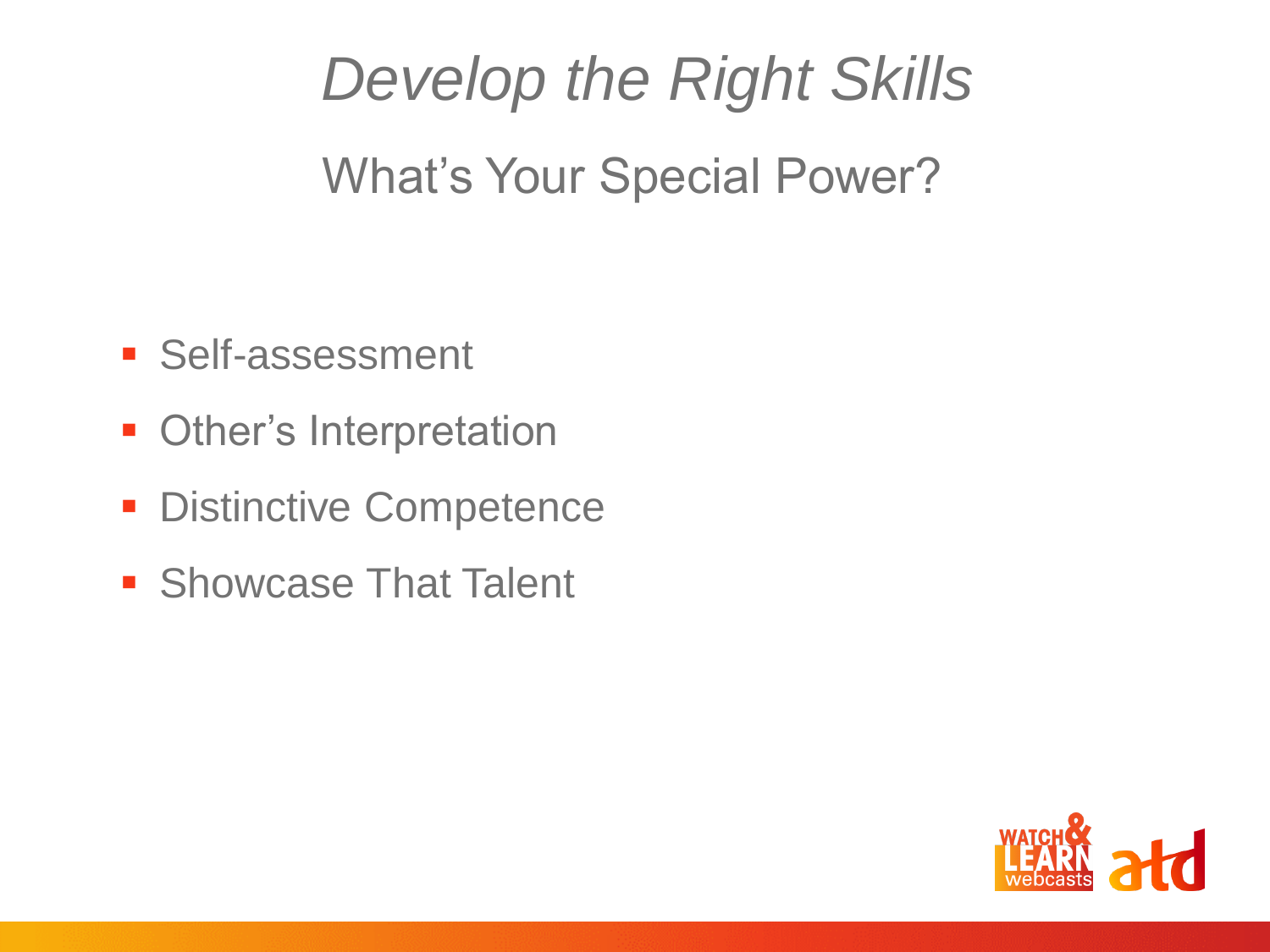#### *Develop the Right Skills* Gain Line Experience

- **Example 3 Line Jobs Are Associated with Revenues**
- **Examples: Sales, Operations, Brand** Management
- **Most Leaders Have Line Experience**
- **ECOS Have Run Business Segments Before**

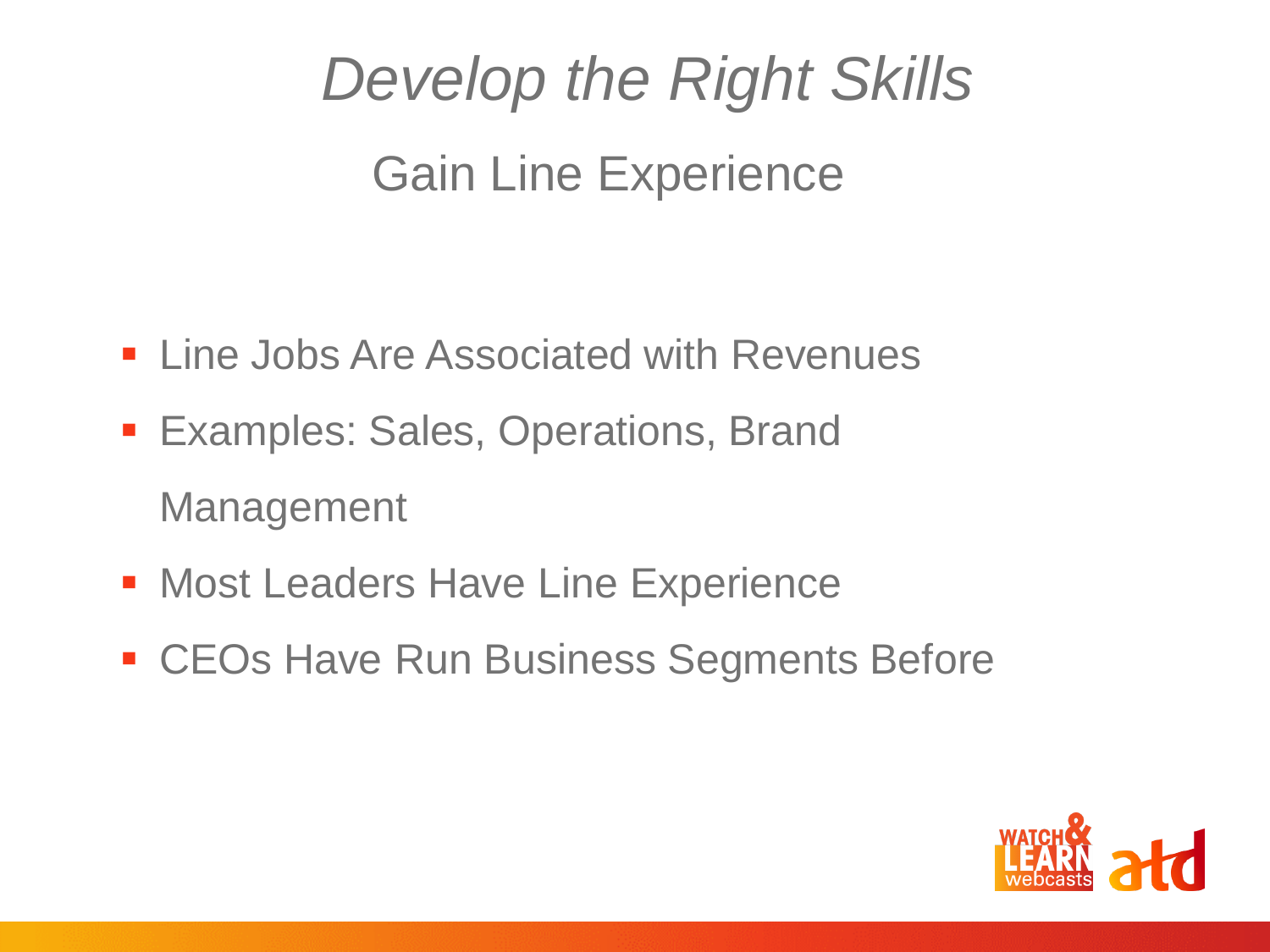## Prepare Now to Lead Later *Optimize Your Performance*

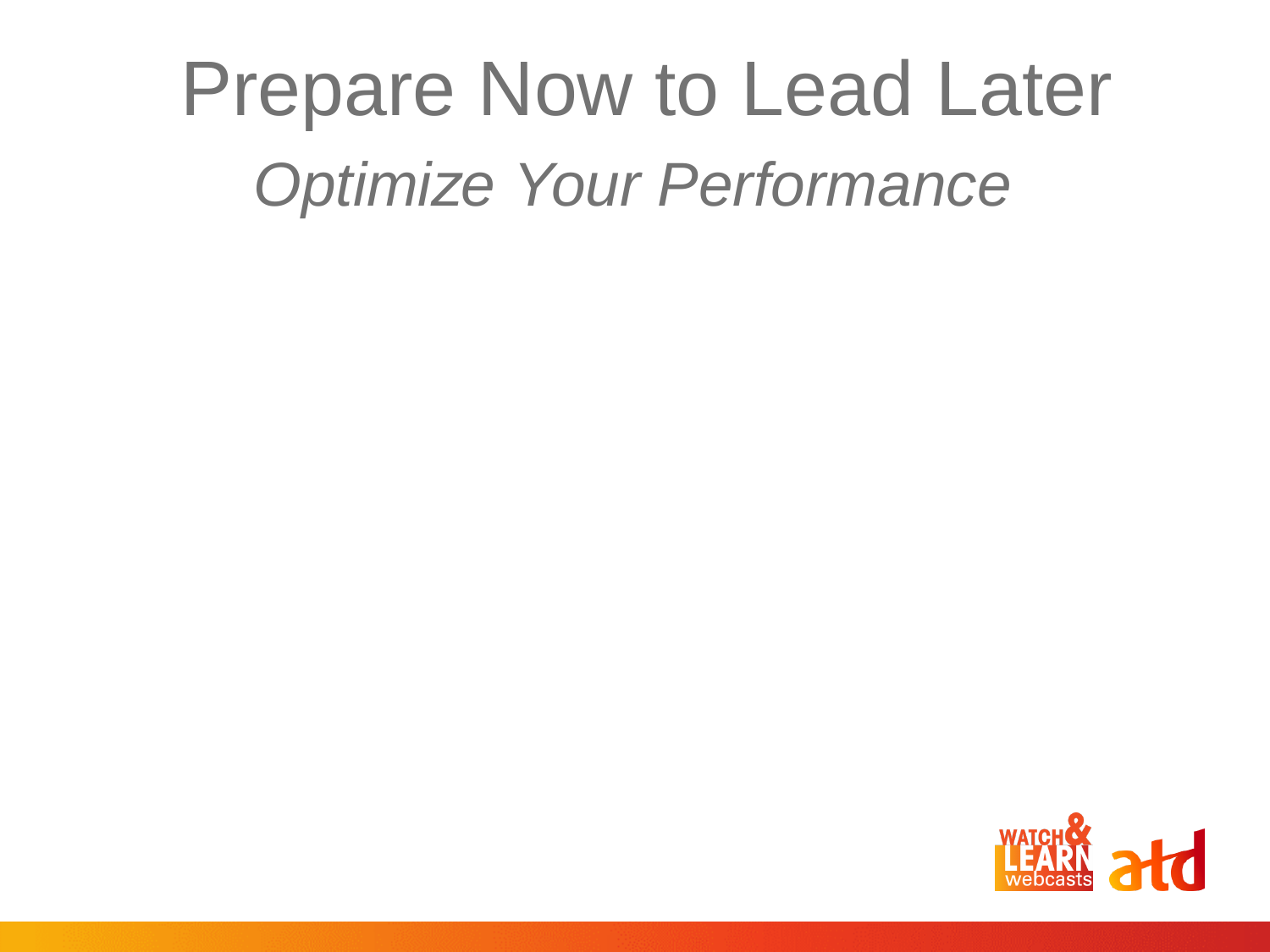*Optimize Your Performance* Ask for Continual Feedback

- **Make it Easy on Your Manager**
- **Ask for Concrete Measures of Success**
- **Request Training**
- **Demonstrate and Communicate Progress**

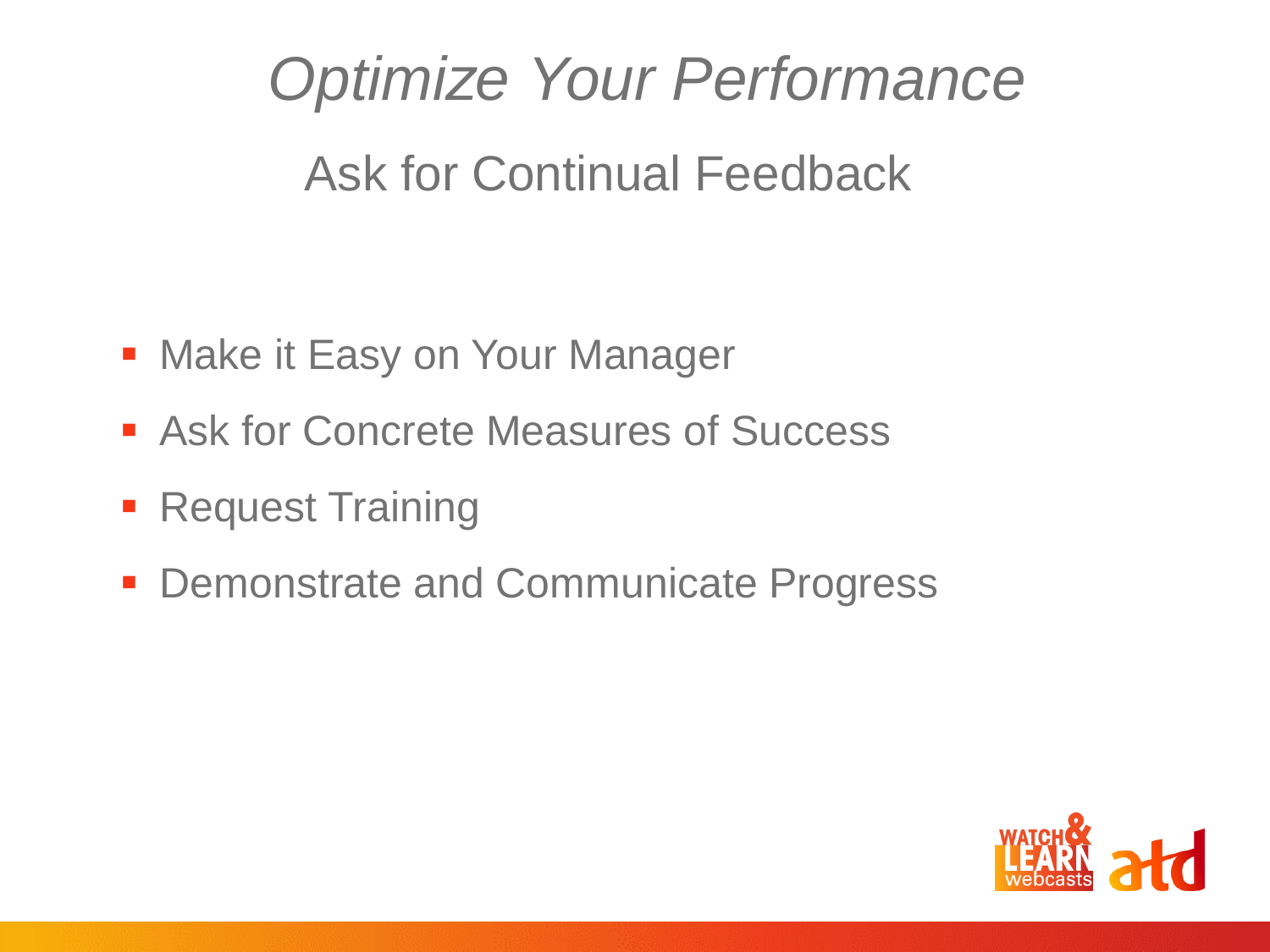#### *Optimize Your Performance*

#### Seek Sponsorships

- **Mentor vs. Sponsor**
- **Who Should Your Sponsor Be?**
- **How Do You Obtain a Sponsor?**

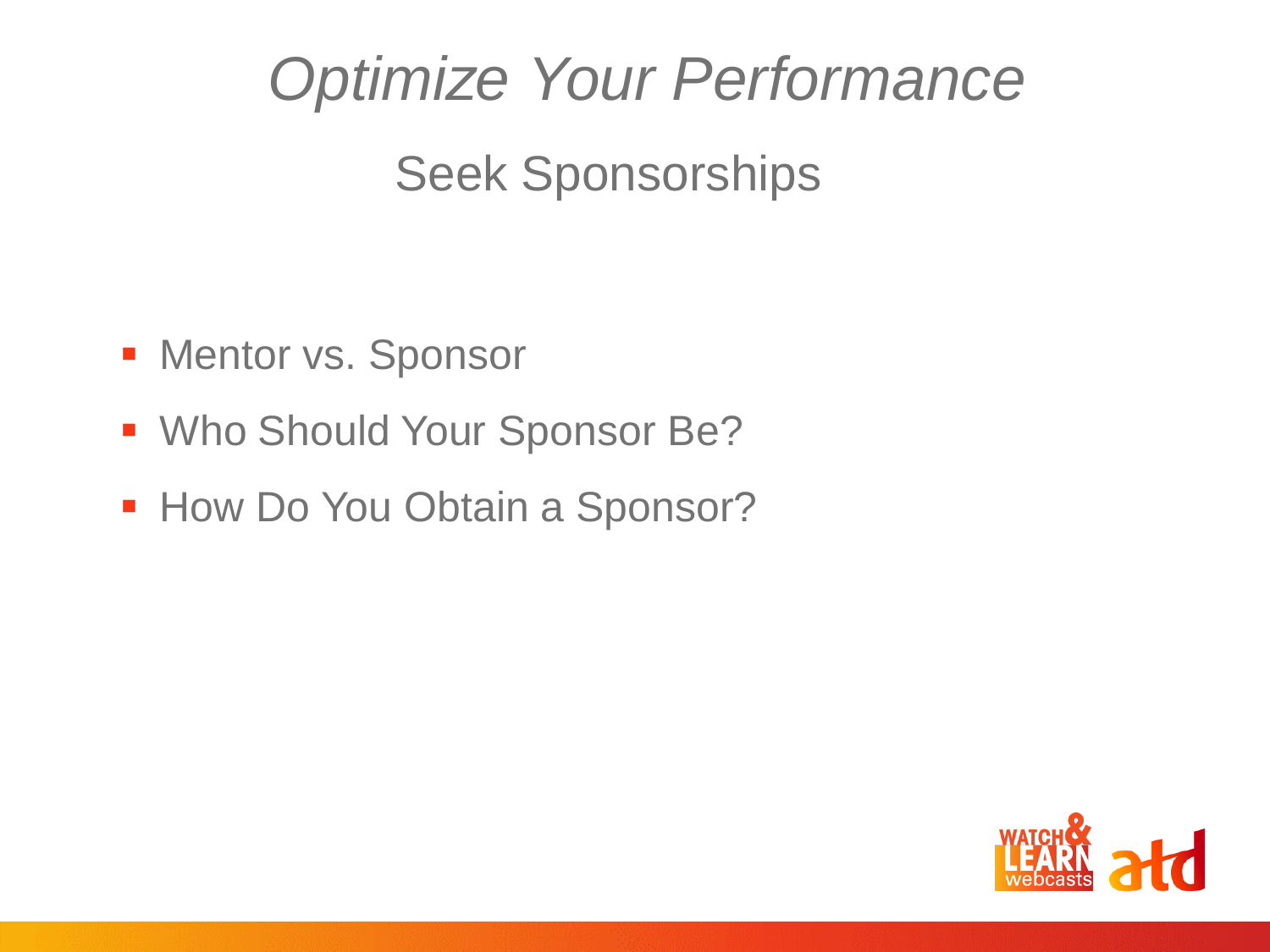## Prepare Now to Lead Later *Develop Executive Presence*

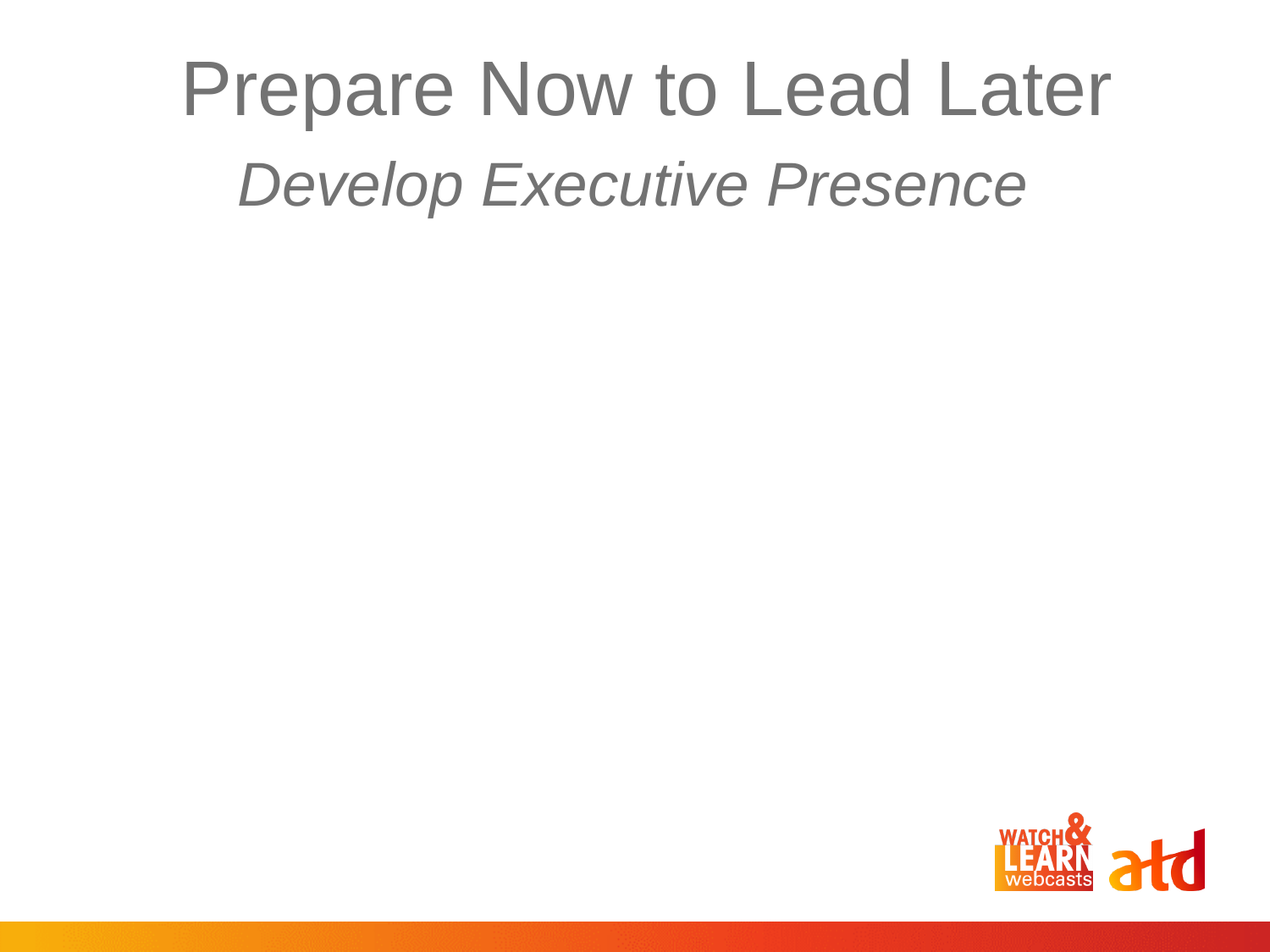#### *Develop Executive Presence* Definition of Executive Presence

• The bearing of a poised, confident leader, credible and inspirational to her team, reliable and trustworthy to her organization

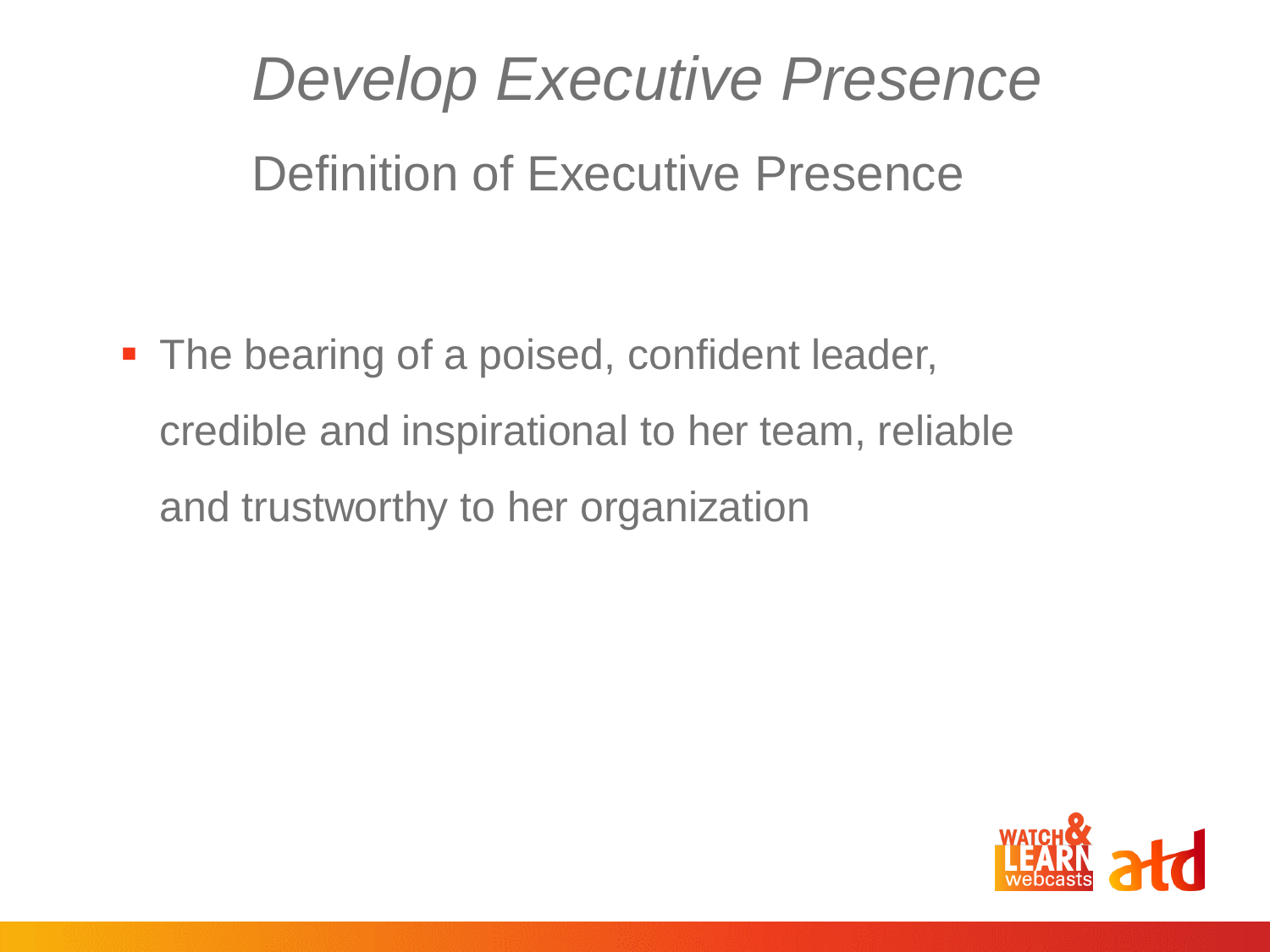## *Develop Executive Presence* Insight

- **Control and Read Emotions**
- **Understand How Others Perceive You**

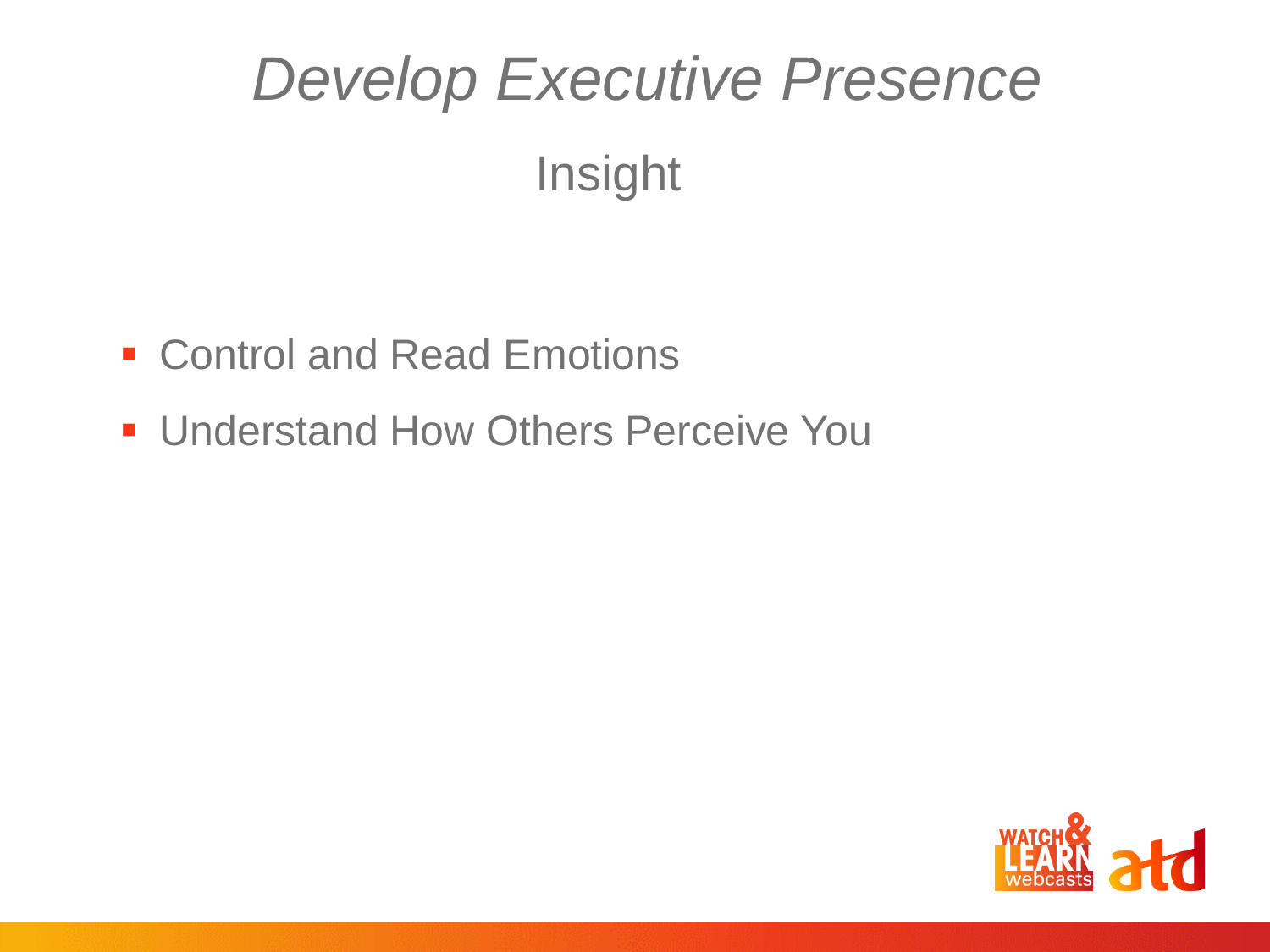## *Develop Executive Presence* Image

- **-** Authenticity
- **Ability to Communicate Effectively**
- **Visual Image**

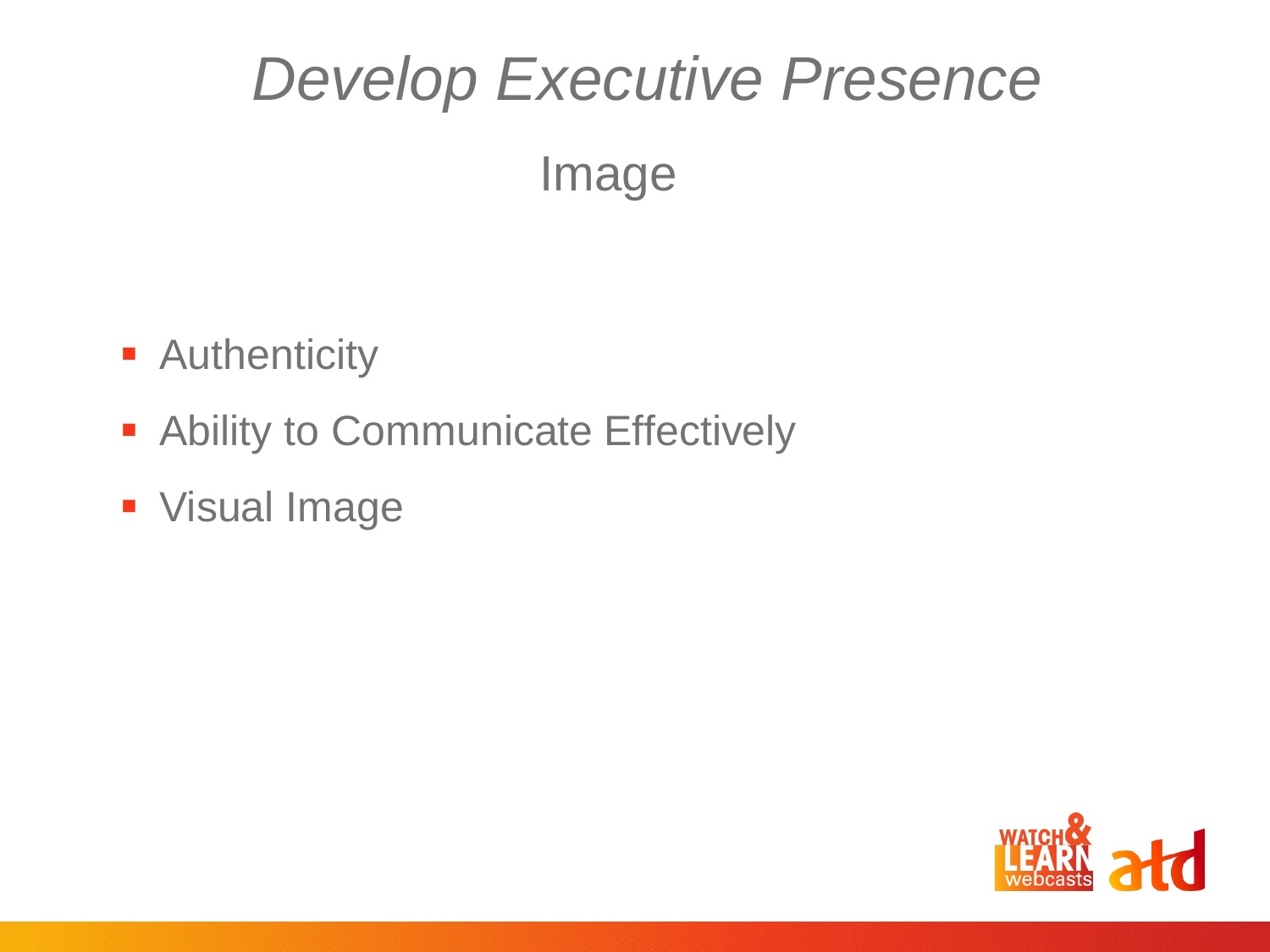## Prepare Now to Lead Later *Act Like a Leader*

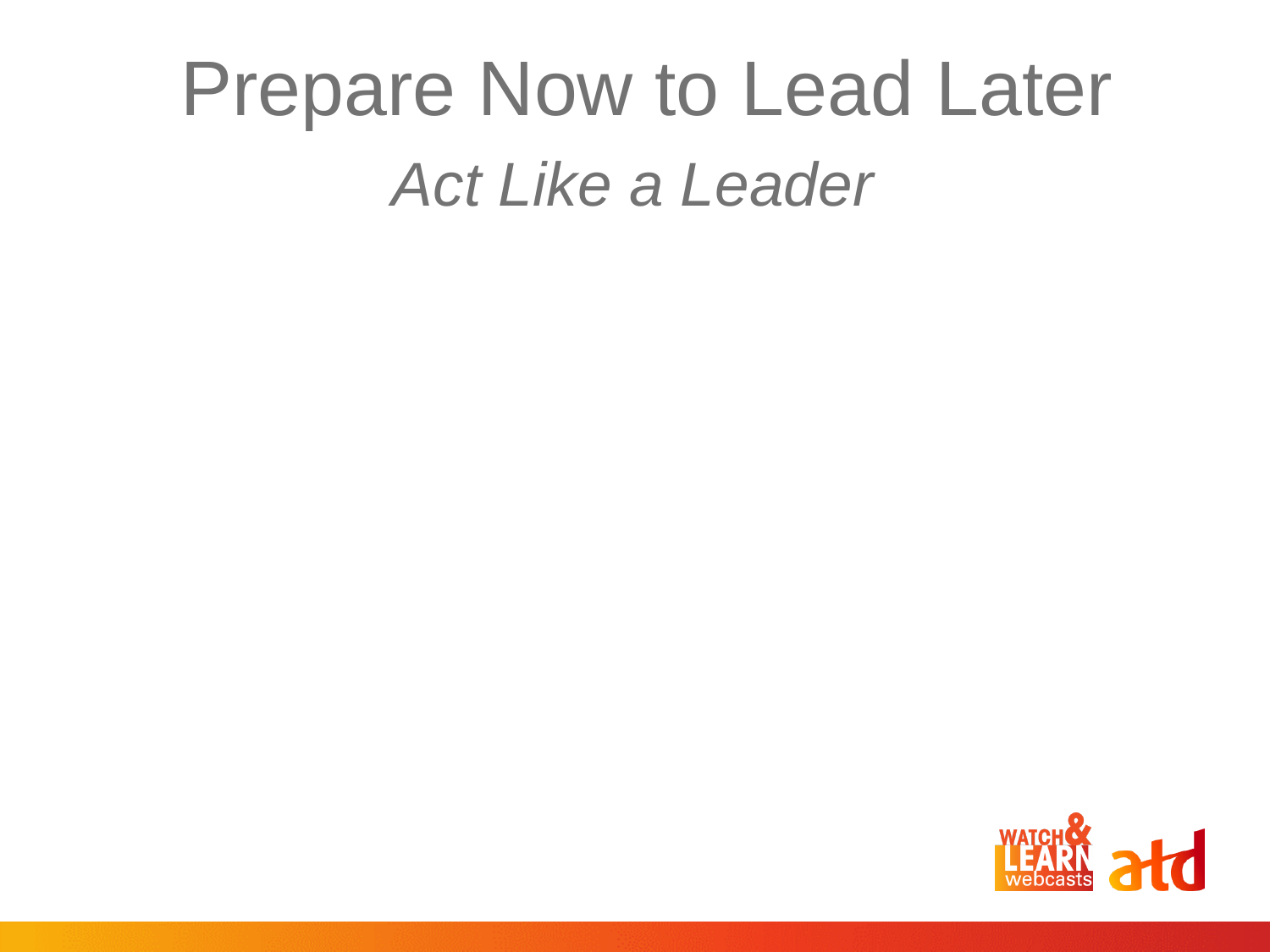#### *Act Like a Leader*

#### Competency and Innovation

- **Raw Intellect**
- **Exercise Command of Necessary Skills**
- **E** Create Innovative Solutions
- **Inspire Teammates**

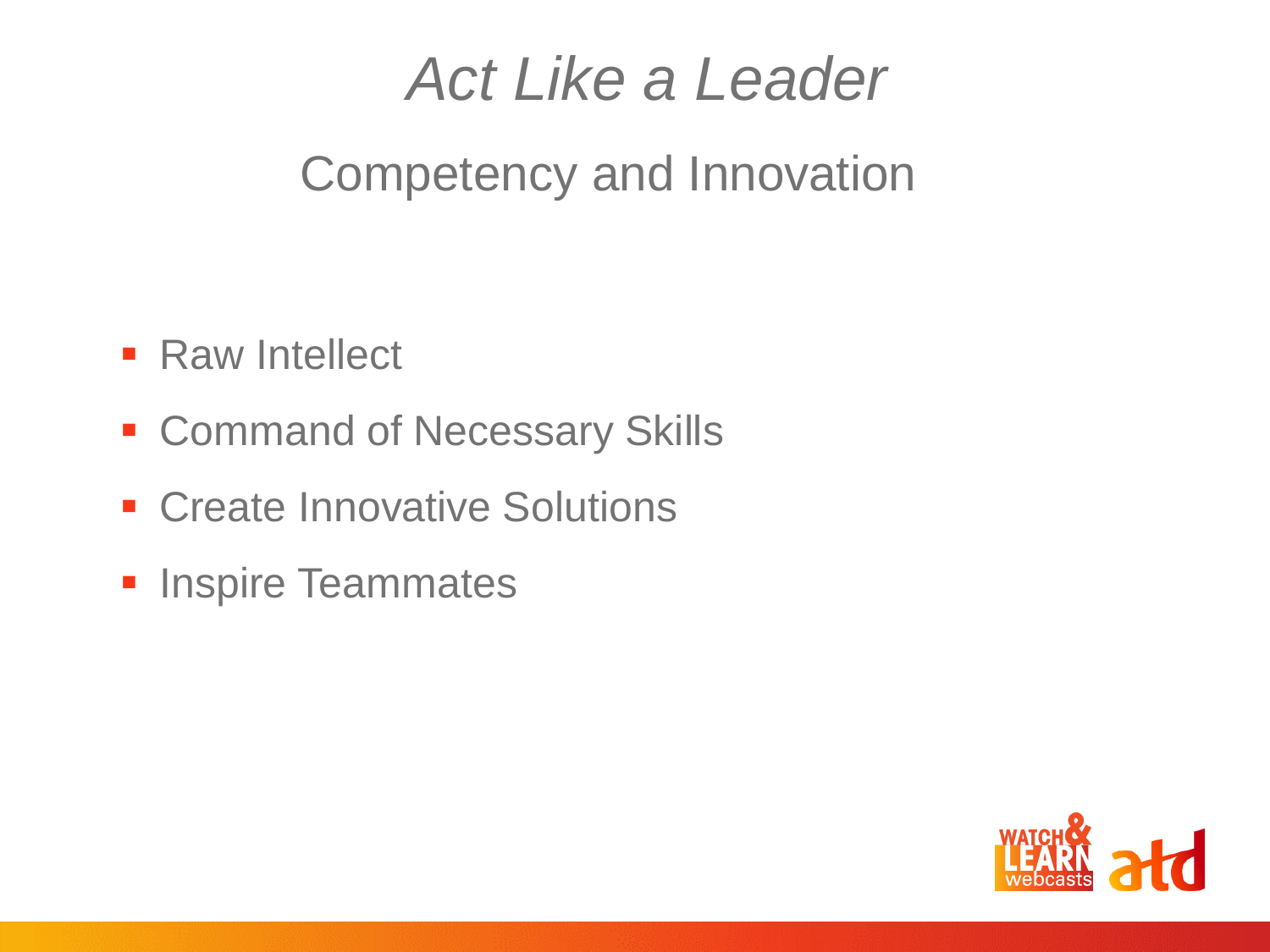#### *Act Like a Leader*

#### Operate in Uncertainty

- **Draw on Knowledge Base**
- **Exercise Comfort Taking Risks**

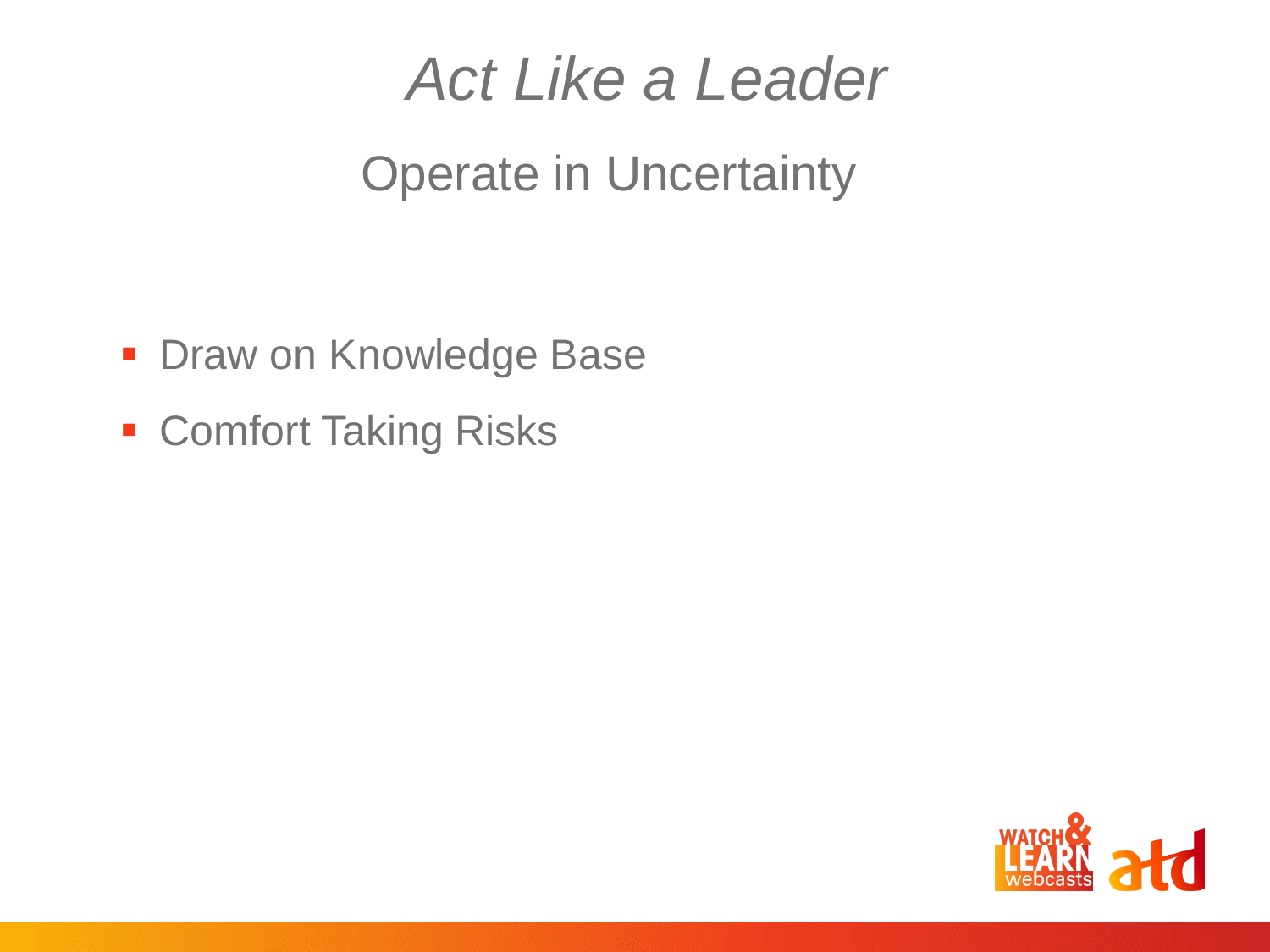#### *Act Like a Leader*

#### Clear Message and Ability to Influence

- **Communicate Clearly**
- 360° Dialogue
- **Emotional Connection Regarding Mission**

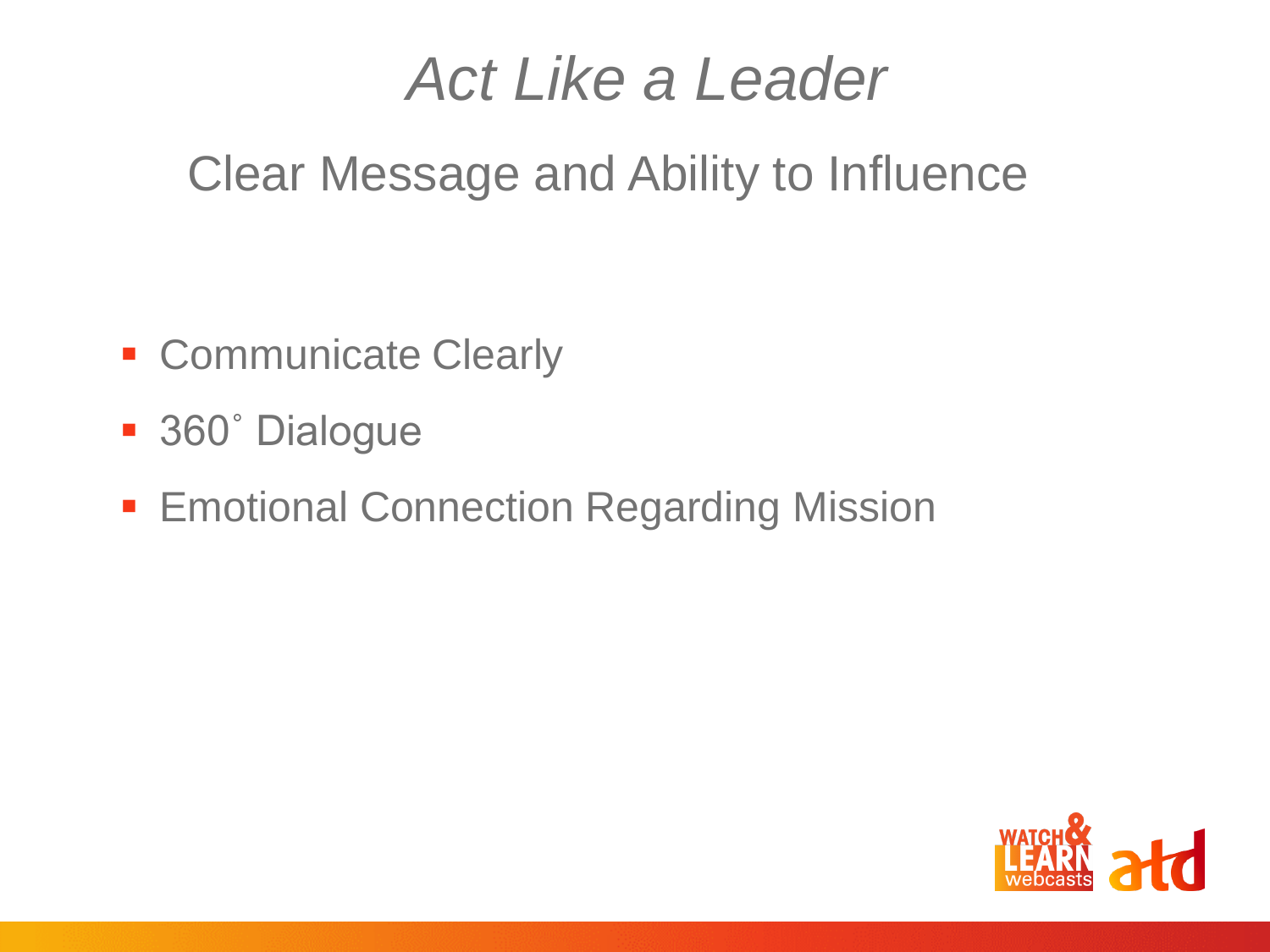## Prepare Now to Lead Later *Wrap Up*

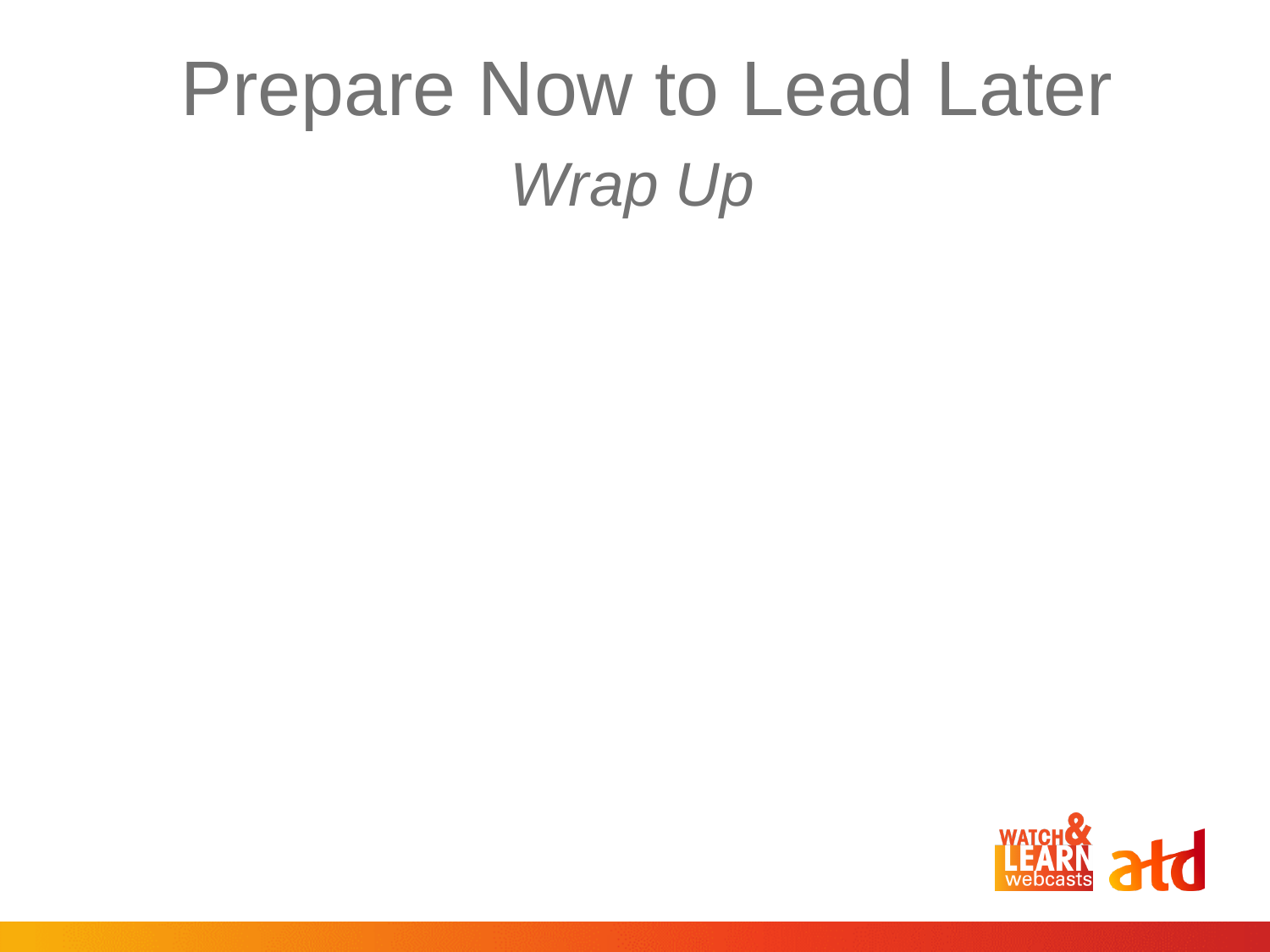#### *Wrap Up*

- **Learn: Develop the Right Skills**
- **Improve: Optimize Your Performance**
- **EXECUTE: Convey Leadership: Develop Executive Presence**
- **Lead**: Act Like a Leader